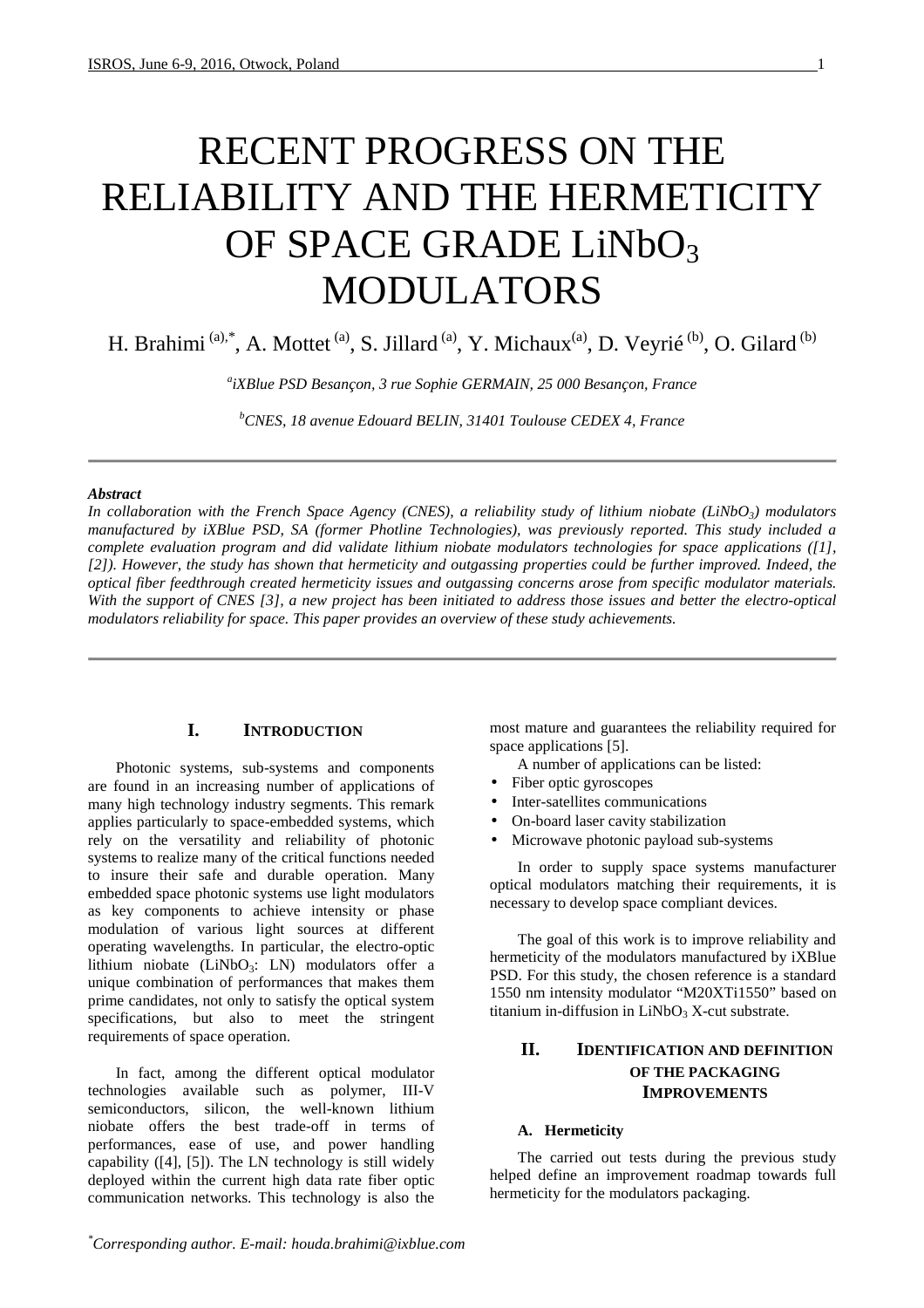The modulator lids were previously sealed hermetically with neutral and dry gas by seam welding operation. However, this process did not allow the packaging to reach the  $10^{-8}$  atm.cc/s He level of leak rate needed to qualify for full hermeticity. In fact, leaky optical fiber feedthrough prevented the packaging to meet the appropriate leak rate level (Fig.1).

Note: the microwave feedthrough inserted for electrical access is hermetic.



Fig. 1: Photography of a standard modulator

The research and development already implemented since the beginning of the project has allowed significant technical upgrades.

Optical fiber patchcords with hermetic metallic feedthrough have been selected to solve the packaging leakage issue. These fibers embed a hermetic Kovar ferrule with gold plating. One key advantage of these fiber pigtails is that they can be soldered to the modulator package (also made in gold plated Kovar) and provide higher hermeticity.

The relatively low meltdown temperature of indium makes it a good material pick for soldering the pigtail Kovar ferrule to the modulator package. Detailed analysis shows that indium provides superior material filling properties compared to other materials like SnBi or AuSn which also require higher solder temperature that may lead to collateral damages and deteriorate the long term reliability.

The induction soldering method is depicted in Figure 2. A Kovar tube is brazed to the modulator package sidewalls to offer support for the fiber Kovar ferrule. Indium is used to solder the ferrule to the tube. One can notice the custom inductor around the Kovar tube that generates the adapted magnetic field to produce a high quality soldering.

Alternative soldering techniques have been tested before opting for induction. This last method provides enhanced temperature homogeneity, fast rise to and fall from set temperatures. Temperature levels are also much better controlled than in any other technique and last but not least this is a contactless soldering method which provides an overall higher quality when the process is optimized (less likely to bring in contaminants).



Fig. 2: Indium Induction soldering

In this case, a new manufacturing flow chart has been adopted. Indeed, the inductive soldering requires the chip pigtailing to be performed within the housing (Fig. 3). This in turns has led to the development of a specific modulator packaging design which is shorter than standard SFF (Small Form Factor): 85mm length instead of 95 mm for standard SFF (Fig. 4). Moreover, the obtained packaging mass reduction aligns with the new-generation spacecrafts requirements.



Fig. 3: Pigtailing process within prototype housing

The seam welding process has also been optimized to allow modulators packaging to successfully pass the fine leaks test. The sealing environment has been modified: a gas mix of helium and neutral and dry gas is now used during the process.



Fig. 4: New hermetic modulator housing

Fiber constraints can seriously degrade both optical insertion loss (IL) and polarization extinction ratio (PER). It is therefore crucial to monitor the evolution of optical fiber patchcords (with hermetic metallic feedthrough) after the packaging underwent the new soldering and pigtailing processes.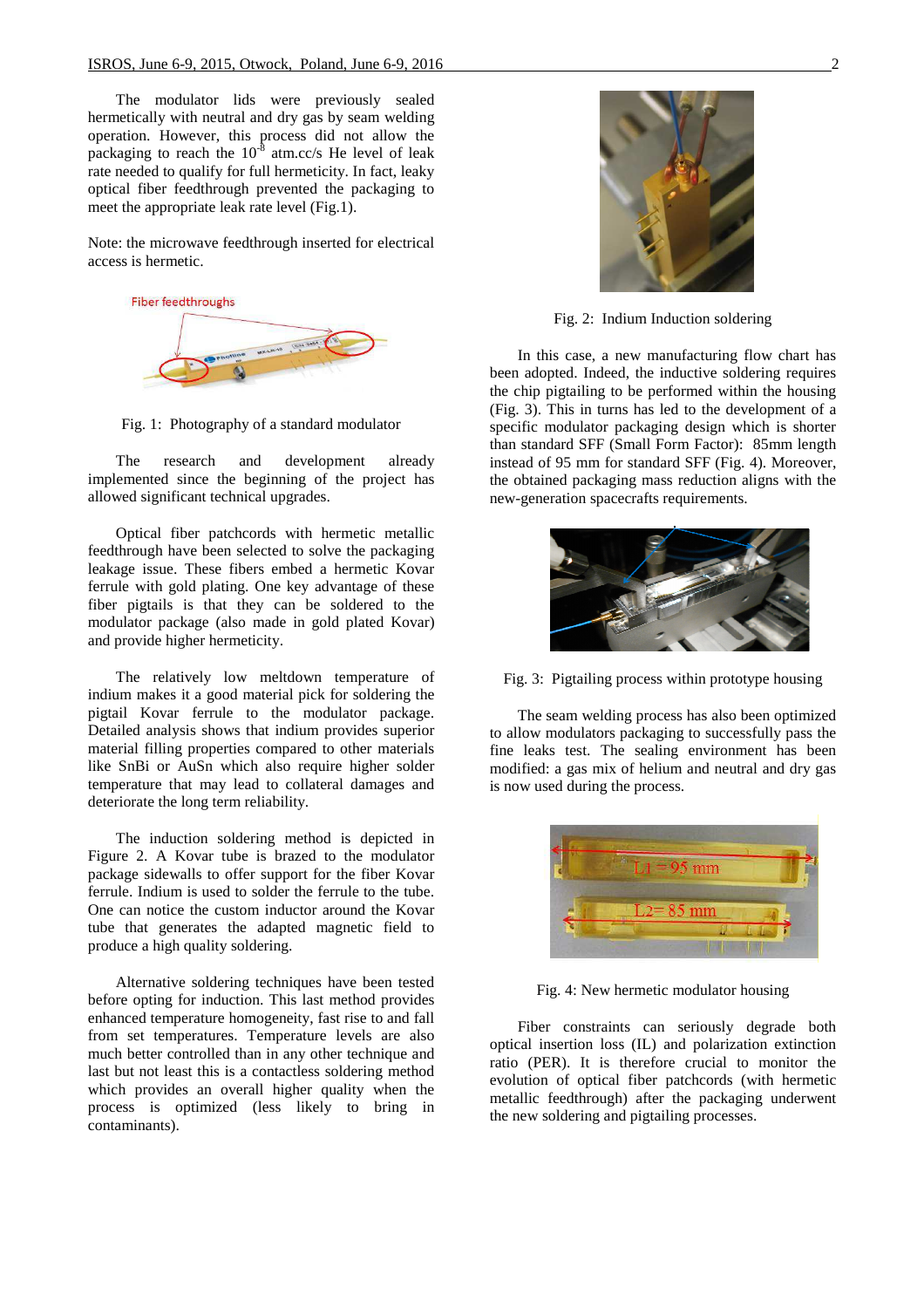Figure 5 represents the in-situ follow-up of IL evolution with temperature. The following temperature plateau :-30°C, -20°C, 0°C, 20°C, 40°C and 70°C last 2 hours each. In this test, IL are primarily targeted because that would be the first parameter to be affected by temperature induced damage.

The obtained results  $(\Delta(IL) \leq 0.1dB)$  demonstrate that the new optical pigtails are not subjected to any variations when the packaging is placed under temperature stress.



Fig. 5: In-situ follow-up of the optical insertion loss variation vs temperature

## **B. Outgassing aspect**

Outgassing (also known as "offgassing) is an important concern in space systems. The effects of outgassing can impact a wide range of application areas, from satellites to space-based equipments.

In the vacuum of deep space, outgassing could contribute to degrade the performance of some systems. This phenomenon prompts the space community to develop exacting procedures for evaluating materials prior to their use in space.

The total mass loss (TML) and collected volatile condensable materials (CVCM) are considered as key material parameters to gauge the changes in mass of different materials in a vacuum environment which would occur due to outgassing. NASA and ESA's acceptable target number is less than 1% for TML and less than 0.1% for CVCM [6].

In some cases when a material is known to outgas in a vacuum environment, the potential for usage still exists if the outgassing occurs in a portion area of a space craft such that these materials could not degrade the performance of any existing system.

For these reasons, the need to minimize environment contamination drives the materials selection. Hence, the following measures have been taken:

The Hytrel fiber jacket used in standard modulators was replaced by polytetrafluoroethylene (PTFE) which is compliant with space specification ECSS-Q-ST-70-02C [6]. The PTFE outgassing analysis results are listed in Table I. Besides its outgassing properties, PTFE high resistance to temperature stress is of particular interest for soldering.

Table I. PTFE identification card results

| <b>Results:</b>       | Avg. | $1$ st | 2 <sup>nd</sup> | $3^{rd}$ |
|-----------------------|------|--------|-----------------|----------|
|                       |      | sample | sample          | sample   |
|                       |      |        |                 |          |
| <b>TML</b>            | 0.01 | 0.02   | 0.01            | 0.01     |
| in $%$                |      |        |                 |          |
| <b>CVCM</b><br>in $%$ | 0.01 | 0.01   | 0.01            | 0.01     |

The standard fiber boots were also replaced by space compliant ones (Table II).

|           | Curing 24h @<br>125°C, 1mbar | <b>ECSS</b><br>Outgassing<br>measurement<br>& additional<br>curing $144h$ @<br>125°C, 1mbar |
|-----------|------------------------------|---------------------------------------------------------------------------------------------|
| TML in %  | 0.89                         | 0.47                                                                                        |
| CVCM in % | 0.16                         | 0.05                                                                                        |

Table II. The new optical fiber boots outgassing results

The conductive glue used inside the modulator packaging to mitigate the optical modulator's pyroelectric effects has been updated to a space compliant one. This conductive glue is applied on the sides of the lithium niobate crystal substrate, to prevent and dissipate the pyroelectric charges accumulating during temperature variations.

Indeed, the new conductive glue meets the low outgas specifications outlined by NASA and ESA with a TML of ≤1% and CVCM of ≤0.1%.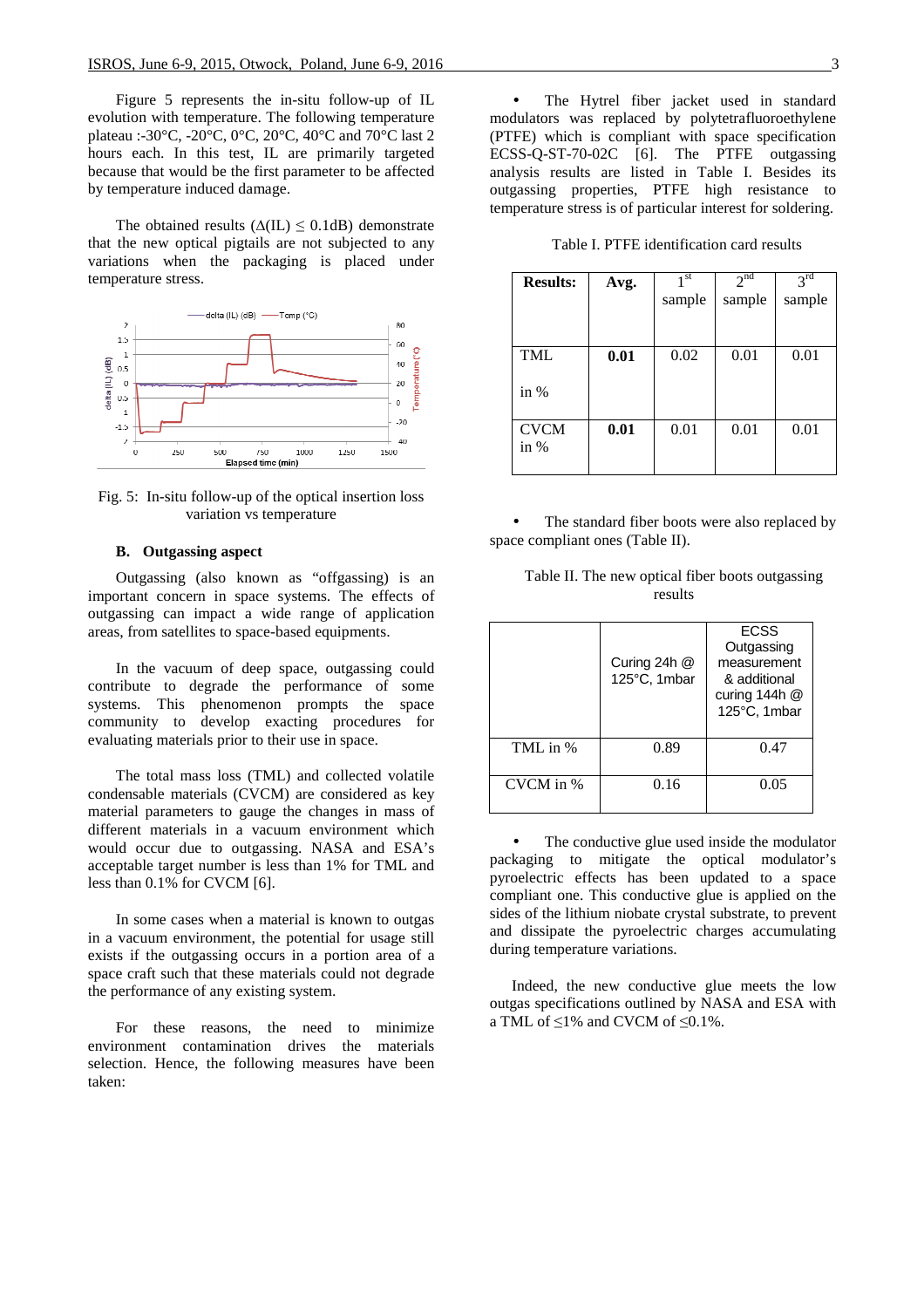• Residual Gas Analysis "RGA" within the framework of space standards is realized. The followed method is internal vapor Analysis. The purpose of this test method is to quantitatively measure the relative concentration of the internal vapor content, including water vapor, in hermetically sealed, gas filled devices using a mass spectrometric technique. This technique is destructive and is intended for the reporting of all volatile atomic and molecular species detected in the electro-optic device. A prebake of 12-24 hours at 100°C is recommended for the modulator because it contains polymeric materials (i.e. optical fiber jacket, boots) and organics in its cavity. The test is realized at 100°C.

## **III. VALIDATION TESTS ON NEW MANUFACTURED MODULATORS**

The compatibility and reliability upgrades need to be thoroughly assessed by added verification testing. In that purpose, two prototypes have been manufactured with the new improved packaging. The standard chips "M20XTi1550" were used.

A recognized quality assurance system meeting space grade parts and packaging program assessment criteria was used all the way through the new modulators production.

A Process Identification Document "PID" was edited. The sub-elements that form the electro optical modulators are sourced from the same batch and are fully traceable.

#### **A. Hermeticity and outgassing aspects**

This new packaging method targets space environment compatibility. The hermeticity aspect is of main interest. The following tests place the focus on assessing the enhanced hermeticity brought by the fiber patchcord soldering and the modulator lid hermetic sealing. In that purpose, the produced prototypes have undergone a full hermeticity test (fine and gross leaks).



Fig. 6: Fine leak rate obtained during the prototyping phase

The hermeticity results (Fig.6), show that the prototypes succeeded the gross leaks test and score much lower fine leaks rates (now lower than  $10^{-8}$ ) atm.cc/s He: which is the maximum allowed leak rate value).

An internal vapor analysis was performed. Low outgassing levels were recorded with the new manufactured prototypes. This largely stems from the integration of high-quality materials and from the wellcontrolled manufacturing processes.

These residual gas analyses results have shown that two steps may be improved:

• Prebake/ stabilization bake: Before sealing, the modulators are submitted to a vacuum bake. This operation forces any trapped water and remaining organic compounds to outgas. This usually lasts few hours at high temperatures. RGA results show that increasing the prebake duration or its temperature may improve the process yield. The prebake efficiency may benefit from temperature setpoints higher than the maximum temperature seen during fabrication and screening tests.

• The new sealing environment: It will be required to use an atmosphere control system during the sealing process.

#### **B. Screening tests**

#### *The new conductive glue*

After validation of the conductive glue outgassing, it was mandatory to verify the suitability of its physical properties. Therefore, an in-situ follow-up of the output optical power "Pout" and DC voltage "Vbias" (static modulator's bias) behaviors versus temperature (-30°C, -20 $^{\circ}$ C, 0 $^{\circ}$ C, 20 $^{\circ}$ C, 40 $^{\circ}$ C and 75 $^{\circ}$ C) was performed for one prototype (Fig. 7).



Fig. 7: In-situ follow-up of Pout and Vbias of a prototype modulator "M20XTi1550" during a thermal test (from -30 $^{\circ}$ C to +75 $^{\circ}$ C)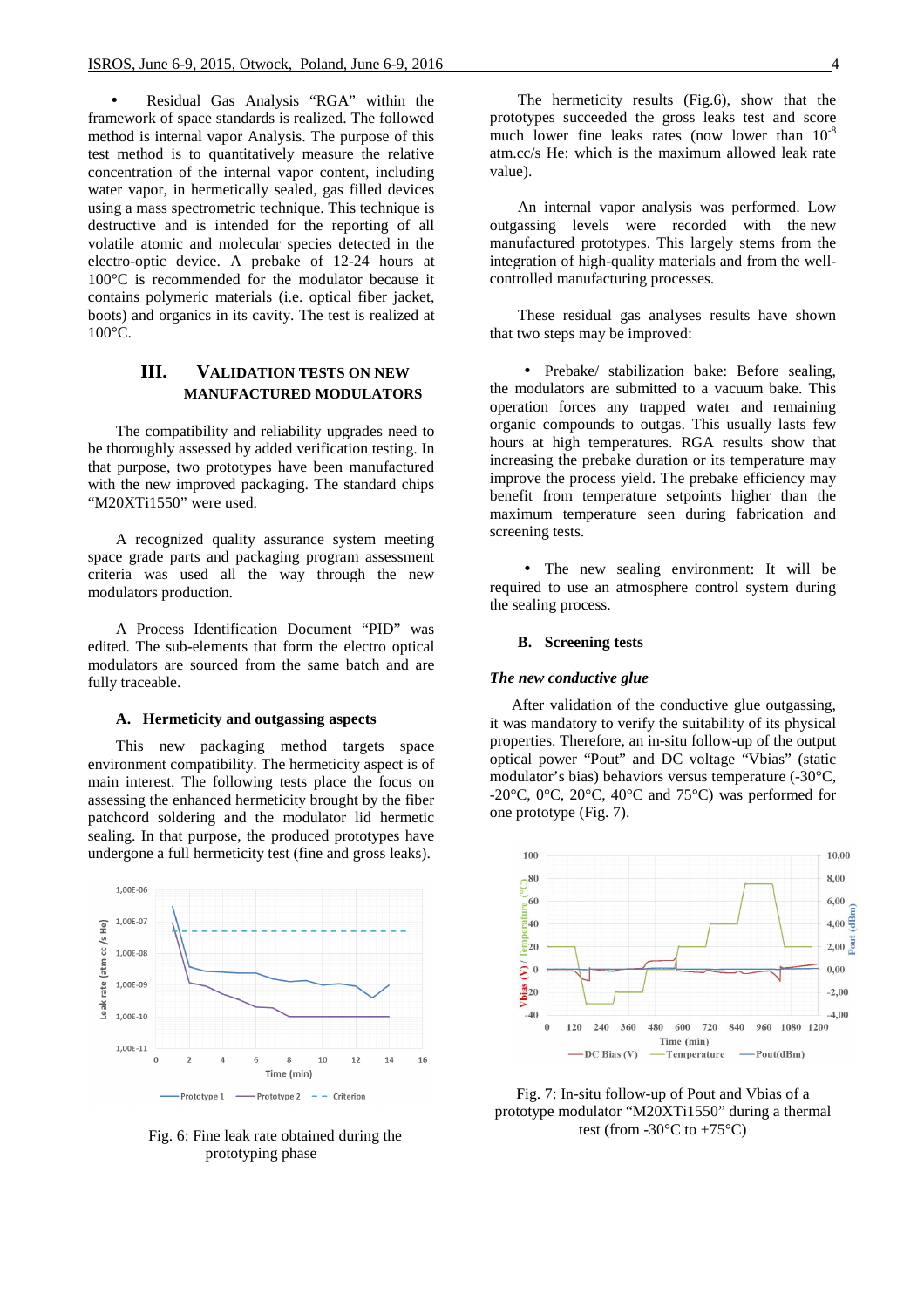During the test, the electro-optical modulator was placed inside a climatic chamber and was monitored in order to perform an in-situ measurement of the Vbias drift and the output optical power variations versus temperature steps. The initial room temperature (20°C) is switched down to -30°C during two hours, then to - 20 $^{\circ}$ C, 0 $^{\circ}$ C, +20 $^{\circ}$ C, +40 $^{\circ}$ C and +75 $^{\circ}$ C, two hours for each step. The climatic chamber is then returned to  $20^{\circ}$ C.

One can see from Figure 7 that the output power of the modulator remains constant even if some variations of the DC voltage were noticed. The modulator bias controller compensates for the bias setpoint variations. According to the obtained results, the new conductive glue seems to be a good solution to prevent from pyroelectric effects.

#### *The new pigtailing process*

The thermal annealing main purpose is the modulator's reliability assessment. The custom fiber patchcords, the modulator chip and the packaging design will be evaluated as a set.

Indeed, because of thermal expansions coefficient mismatch between silica fiber, lithium niobate chip and Kovar housing, non-adapted relative lengths could potentially lead to a fiber pull in case of strong temperature variations. This stress may induce coupling degradations at the fiber to lithium niobate waveguide interface; this degradation is usually irreversible, and thus optical losses increase after thermal cycling.

The applied screening test consists in thermal cycles, from -40 $^{\circ}$ C to +85 $^{\circ}$ C, with ramps of 2 $^{\circ}$ C/min and plateau of 30 minutes at constant temperature.

The two prototypes have shown highly stable optical output power during the test (Fig. 8). Moreover, optical insertion loss measurements before and after the thermal test show no degradation in this matter. Table III summarizes the obtained values.



Fig. 8: Optical output power behaviour vs temperature

The test results demonstrate that the packaging design hermeticity is significantly improved. The choice of new materials (better space compliance and lower thermal expansion mismatch) and the new control processes are the main reasons for progress.

Table III. IL measured values before and after a thermal test

|             | <b>Insertion Loss</b><br>hefore<br>annealing<br>(dB) | <b>Insertion Loss</b><br>after<br>annealing<br>(dB) |
|-------------|------------------------------------------------------|-----------------------------------------------------|
| Prototype 1 | 3.5                                                  | 3.3                                                 |
| Prototype 2 | 4.14                                                 | 4.12                                                |

The components electro-optical parameters remain correct and stable after undergoing all the tests.

### *Ongoing program*

Following the optimization steps validation, fifteen identically manufactured  $LiNbO<sub>3</sub>$  modulators with part number "HERM-M20XTi1550" have started an evaluation program. This program consists on several tests: thermal, mechanical, …

Several Destructive Physical Analysis "DPA" and Residual Gas Analysis "RGA" are planned at the beginning and the end of the evaluation campaign to guarantee the packaging improvements.

Before starting and after each of the main evaluation test steps, the modulators electro-optical performances will be thoroughly verified (i.e. initial, intermediate and end-point characterizations have to be carried out).

#### **IV. CONCLUSION**

 $LiNbO<sub>3</sub>$  modulators are finding an increasing number of applications for future space flight missions. These components have to meet space requirements which are different from those of ordinary consumer modulators.

Two of the most particular requirements are the outgassing and the hermeticity properties. The current work reports on the recent progress made to address these issues.

Based on the favorable results from the initial screening tests, further space flight qualification testing could be conducted on the new packaged modulators.